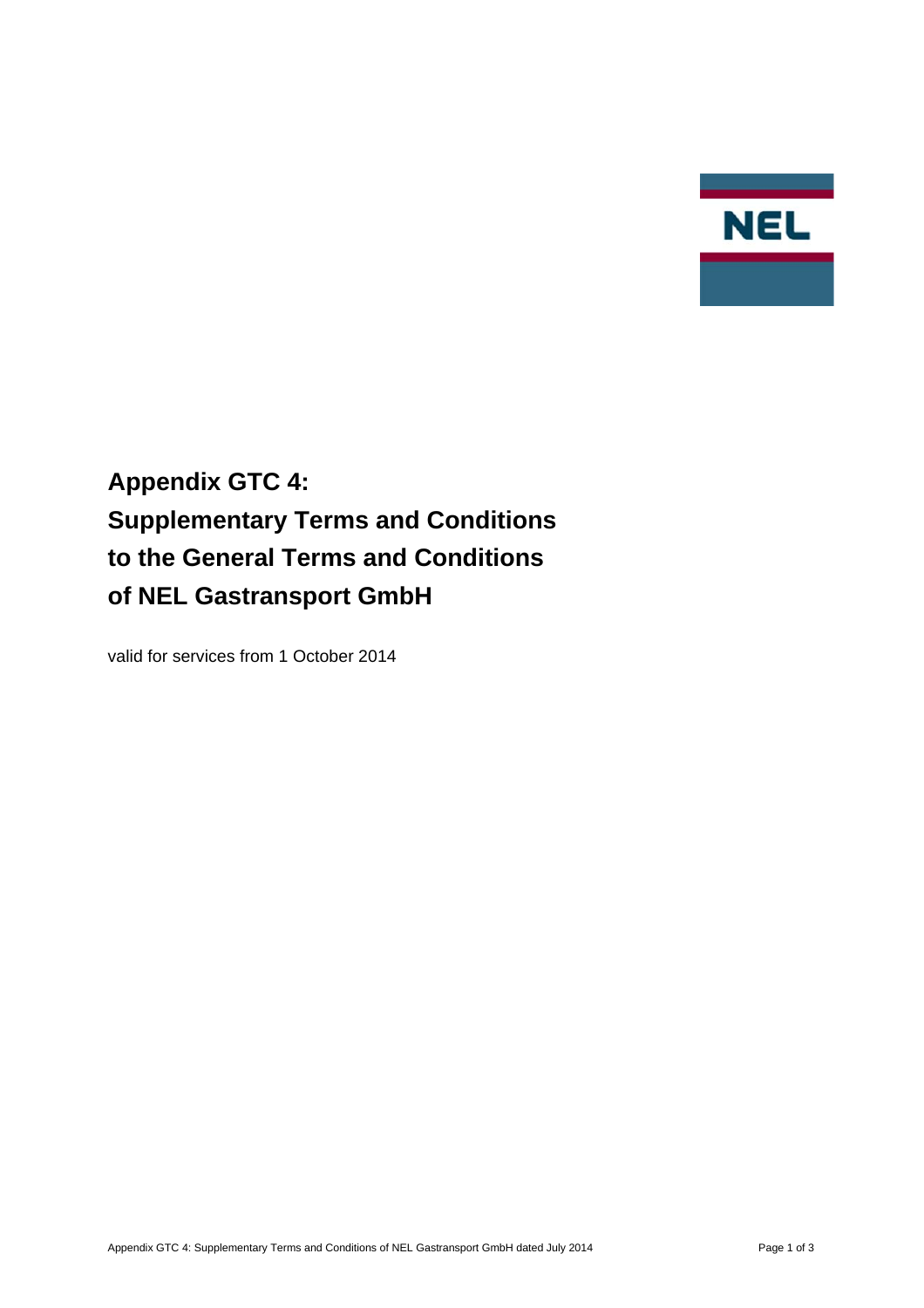# **Section 1** Incorporation of entry and exit points to a balancing group

- (1) To use Day-Ahead capacity, shippers shall incorporate entry and exit points during the booking process via the primary capacity platform jointly operated by the transmission system operators to a balancing group.
- (2) In order to make balancing groups available for incorporating entry and exit points on the primary capacity platform jointly operated by the transmission system operators shippers shall notify the balancing group to NGT in written form one (1) working in advance.

## **Section 2 Dynamically allocable capacity**

- (1) In addition to the capacity products pursuant to section 9 of the GTC, NGT shall also offer dynamically allocable capacities. Appendix GTC 5 contains a list of all network points at which NGT shall make dynamically allocable entry capacity.
- (2) The dynamically allocable entry capacity shall enable network access on a firm basis from the booked entry point to one or more agreed exit points. The energy quantity in kWh of the gas injected and withdrawn in accordance with sentence 1 must be the same in each hour. Where the shipper withdraws quantities at exit points other than those defined or at variance with the provision in sentence 2 (hereinafter referred to as "Variance"), the dynamically allocable entry capacity in the amount of the Variance shall be usable on an interruptible basis.
- (3) The dynamically allocable exit capacity shall enable network access on a firm basis from one or more agreed entry points up to the booked exit point. The energy quantity in kWh of the gas injected and withdrawn in accordance with sentence 1 must be the same in each hour. Where the shipper injects quantities at entry points other than those defined or at variance with the provision in sentence 2 (hereinafter referred to as "Variance"), the dynamically allocable exit capacity in the amount of the Variance shall be usable on an interruptible basis.

#### **Section 3 Announcement of the portfolio of capacities**

NGT shall, upon request, provide information about the data format of the notification in respect of the portfolio of capacities to be transmitted in accordance with section 12 item 15 of the General Terms and Conditions. +

#### **Section 4 Additional Nomination Modes**

In addition to the standard nomination mode pursuant to section 13a item 2 sentence 6 of the General Terms and Conditions, NGT shall make further nomination modes available on request.

# **Section 5 Transfer of Capacity Contracts**

Any transfer of an entry or exit contract to a third party pursuant to section 19 items 1 and 3 of the General Terms and Conditions shall take effect in relation to NGT only if it is communicated, or submitted for approval, to NGT, and NGT gives its consent, at